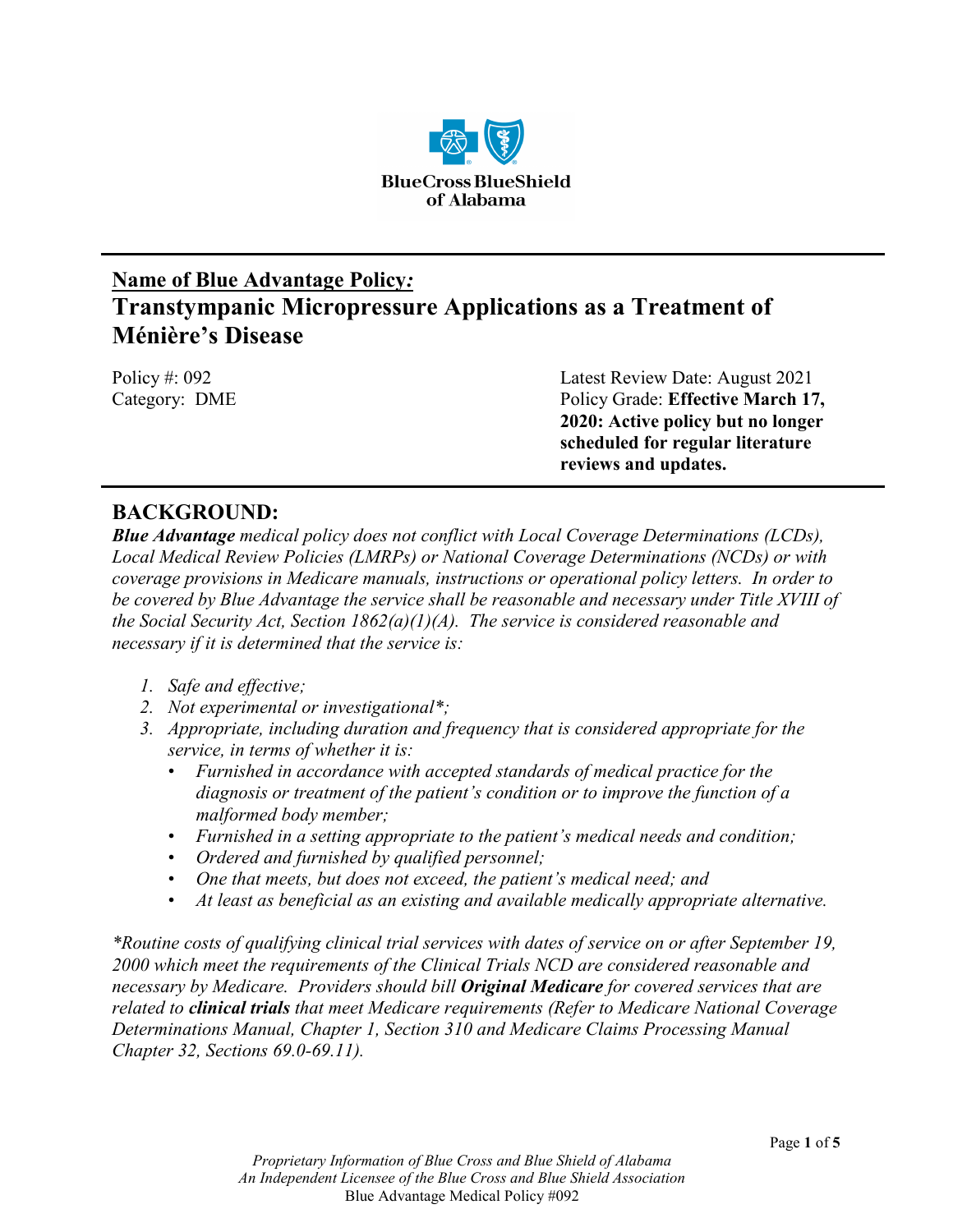### **POLICY:**

**Blue Advantage** will treat **transtympanic micropressure applications as a treatment of Ménière's disease** as a **non-covered** benefit and as **investigational**.

*Blue Advantage does not approve or deny procedures, services, testing, or equipment for our members. Our decisions concern coverage only. The decision of whether or not to have a certain test, treatment or procedure is one made between the physician and his/her patient. Blue Advantage administers benefits based on the members' contract and medical policies. Physicians should always exercise their best medical judgment in providing the care they feel is most appropriate for their patients. Needed care should not be delayed or refused because of a coverage determination.*

### **DESCRIPTION OF PROCEDURE OR SERVICE:**

Meniere's disease is an idiopathic disorder of the inner ear characterized by episodes of vertigo, fluctuating hearing loss, tinnitus, and ear pressure. Conservative therapy includes a low sodium diet and diuretics to reduce fluid accumulation (i.e., hydrops) and pharmacologic therapy to reduce vestibular symptoms. Transtympanic pressure treatment has been proposed as an alternative treatment for Meniere disease. This treatment involves use of a handheld device (e.g., Meniett) that delivers air pressure pulses to the ear.

#### **Meniere Disease**

Meniere disease is an idiopathic disorder of the inner ear characterized by episodes of vertigo, fluctuating hearing loss, tinnitus, and ear pressure. The vertigo attacks are often unpredictable, incapacitating, and may impede activities of daily living. Therapy addresses symptoms, not the underlying pathophysiology. Although the pathophysiology of Meniere disease is not precisely known, it is thought to be related to a disturbance in the pressure-volume relationship of the endolymph within the inner ear.

#### **Treatment**

Conservative therapy includes a low sodium diet and diuretics to reduce fluid accumulation (i.e., hydrops) and pharmacologic therapy to reduce vestibular symptoms. Persons who do not respond to these conservative measures may receive gentamicin drops in the ear, as a technique of chemical labyrinthectomy to ablate vestibular function on the affected side. No therapy is available to restore hearing loss.

There has been interest in developing a more physiologic approach to treatment by applying local pressure treatment to restore the underlying fluid homeostasis. Researchers have noted that symptoms of Meniere's disease improve with fluctuations in ambient pressure, and patients with acute vertigo have been successfully treated in hypobaric chambers. It is hypothesized that the application of low-frequency, low-amplitude pressure pulse to the middle ear functions to evacuate endolymphatic fluids from the inner ear, thus relieving vertigo.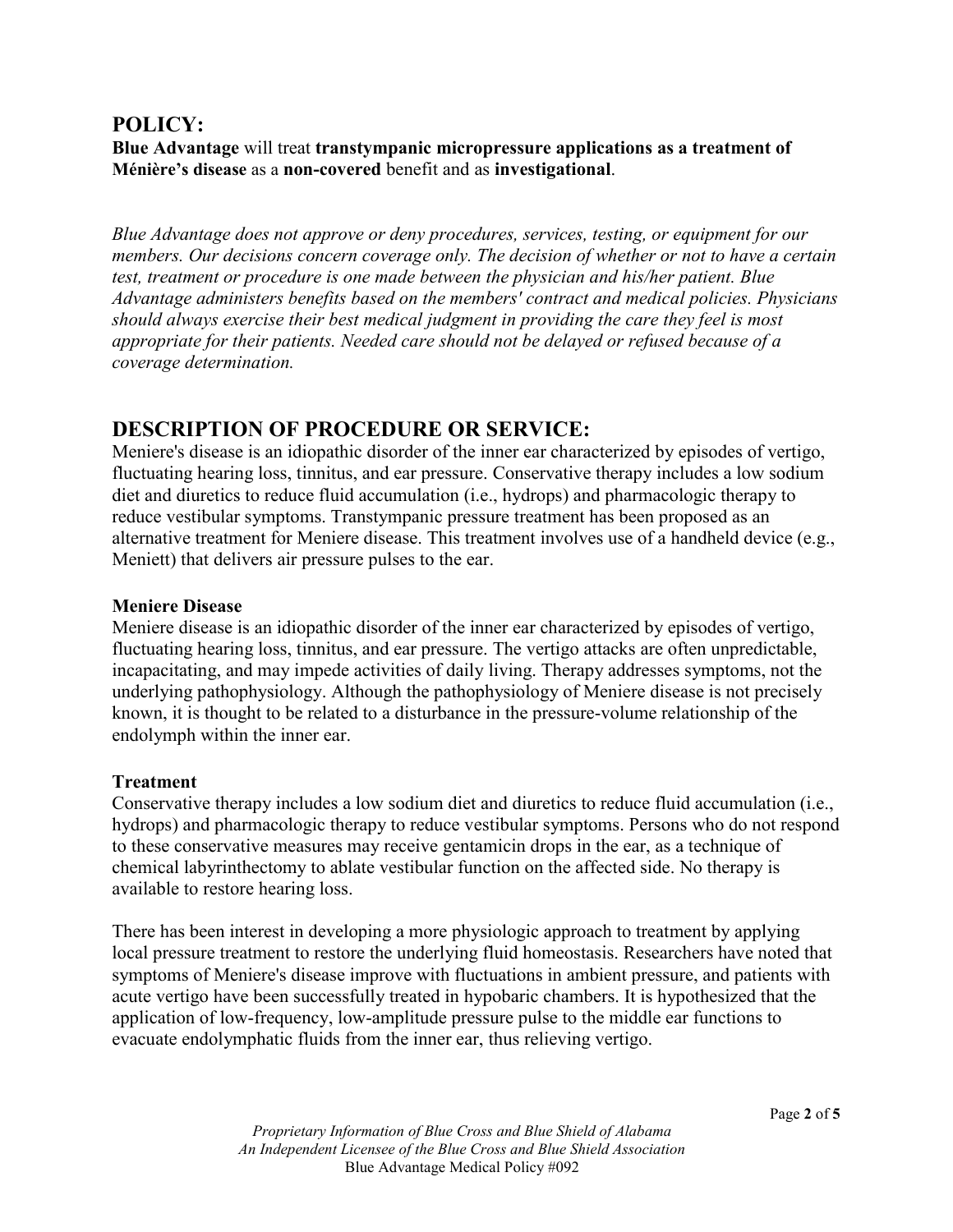Transtympanic micropressure treatment for Meniere's disease involves use of a handheld air pressure generator (Meniett) that delivers intermittent complex pressure pulses. For this device to be used, a conventional ventilation tube is surgically placed in the eardrum. Patients then place an ear-cuff in the external ear canal and treat themselves for 3 minutes, 3 times daily. Treatment is continued for as long as patients find themselves in a period of attacks of vertigo.

### **KEY POINTS:**

The most recent literature review was updated through August 2021.

#### **Summary of Evidence:**

For individuals who have Meniere disease who receive transtympanic micropressure therapy (Meniett), the evidence includes randomized controlled trials (RCTs) and systematic reviews. Relevant outcomes are symptoms, functional outcomes, quality of life, and treatment-related morbidity. Six RCTs of positive pressure therapy have been reported, with 5 trials specifically investigating the Meniett device. A systematic reviews of 5 of these trials found that micropressure therapy does not result in a greater reduction in vertigo than placebo. The sixth trial also found no significant benefit of the transtympanic micropressure therapy for Meniere disease. The evidence is sufficient to determine that the technology is unlikely to improve the net health outcome.

#### **Practice Guidelines and Position Statements:**

#### **American Academy of Otolaryngology-Head and Neck surgery**

In 2016, the American Academy of Otolaryngology-Head and Neck Surgery updated their position statement on the use of transtympanic micropressure: "We find that there is some medical evidence to support the use of micropressure therapy (such as the Meniett device) in certain cases of Meniere's disease. Micropressure therapy is best used as a second level therapy when medical treatment has failed. The device represents a largely non-surgical therapy that should be available as one of the many treatments for Meniere's disease." No supporting evidence was provided.

#### **National Institute for Clinical Excellence (NICE)**

In 2012, guidance from the United Kingdom's National Institute for Clinical Excellence (NICE) concluded that current evidence on the safety of micropressure therapy for refractory Meniere's disease is inadequate in quantity. Although there is some evidence of efficacy, it is based on limited numbers of patients. Therefore this procedure should only be used with special arrangements for clinical governance, consent and audit, or research.

#### **U.S. Preventive Services Task Force Recommendations:**

Not applicable.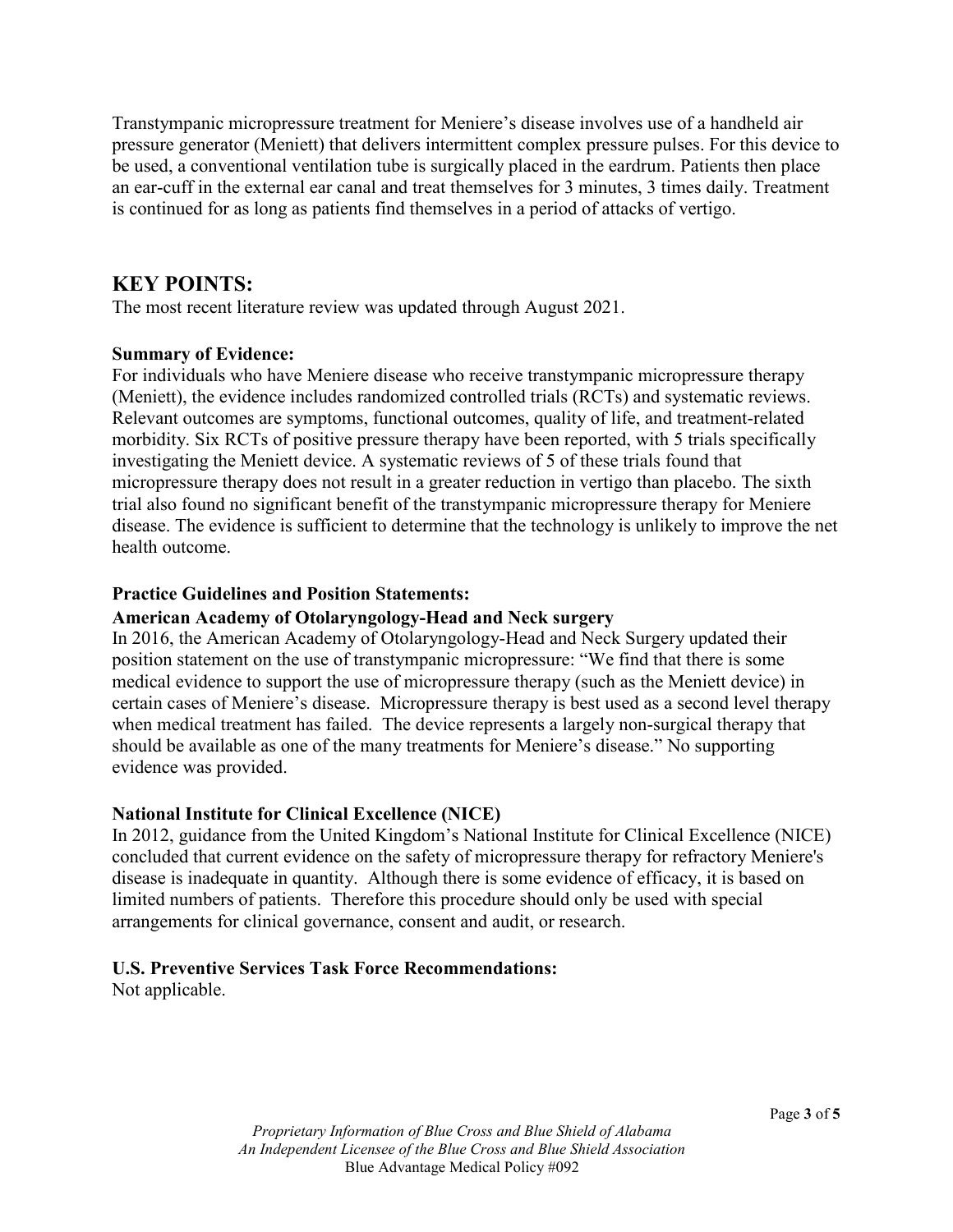### **KEY WORDS:**

Meniere's disease, Meniett, low-pressure pulse generator, transtympanic micropressure

# **APPROVED BY GOVERNING BODIES:**

In 1999, the Meniett® device (Medtronic Xomed, Inc., Jacksonville, Florida) was cleared for marketing by the U.S. Food and Drug Administration (FDA) through the 510 (k) process as a symptomatic treatment of Meniere's disease.

### **BENEFIT APPLICATION:**

Coverage is subject to member's specific benefits. Group specific policy will supersede this policy when applicable.

# **CURRENT CODING:**

HCPCS codes:

| A4638 | Replacement battery for patient owned ear pulse generator, each            |
|-------|----------------------------------------------------------------------------|
| E2120 | Pulse generator system for tympanic treatment of inner endolymphatic fluid |

# **REFERENCES:**

- 1. American Academy of Otolaryngology-Head and Neck Surgery. Meniere's disease. www.entnet.org/healthinfo/balance/meniere.cfm.
- 2. American Academy of Otolaryngology Head and Neck Surgery. AAO-HNS position on micropressure therapy. Available at www.entnet.org/Practice/micropressure.cfm.
- 3. Gurkov R, Filipe Mingas LB, Rader T et al. Effect of transtympanic low-pressure therapy in patients with unilateral Meniere's disease unresponsive to betahistine: a randomised, placebocontrolled, double-blinded, clinical trial. J Laryngol Otol 2012; 126(4):356-62.
- 4. National Institute for Clinical Excellence (NICE). Micropressure therapy for refractory Ménière's disease. NICE interventional procedure guidance 426. 2012. Available online at: //guidance.nice.org.uk/IPG426/Guidance/pdf/English. Last accessed August, 2013.
- 5. National Institute on Deafness and Other Communication disorders. Health information: Ménière's disease. www.nidcd.nih.gov/health/balance/meniere.asp.
- 6. Russo FY, Nguyen Y, De Seta D, et al. Meniett device in Meniere disease: Randomized, double-blind, placebo-controlled multicenter trial. Laryngoscope. Feb 2017; 127(2):470-475.
- 7. Syed MI, Rutka JA, Hendry J, et al. Positive pressure therapy for Meniere's syndrome/disease with a Meniett device: a systematic review of randomized controlled trials. Clin Otolaryngol. Jun 2015; 40(3):197-207.